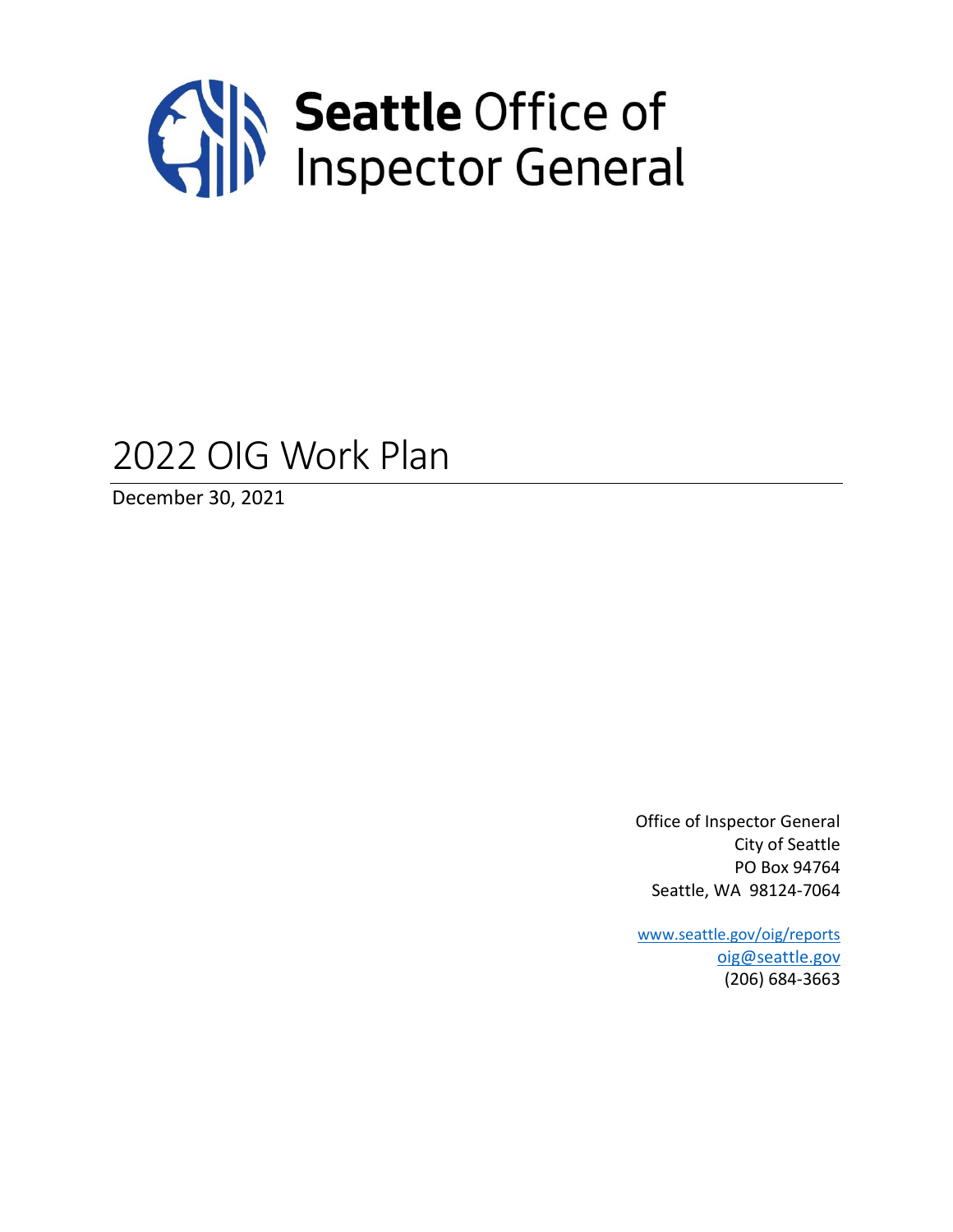

## I. Introduction

The Office of Inspector General for Public Safety (OIG) was established in 2017 as part of the City of Seattle police oversight system. OIG provides oversight of management, practices, and policies of the Seattle Police Department (SPD) and Office of Police Accountability (OPA). OIG promotes fairness and integrity in the delivery of law enforcement services and the investigation of police misconduct. OIG strives to make systemic recommendations for lasting reform that reflect the values of Seattle's diverse communities.

OIG responsibilities include:

- conducting performance audits and reviews to ensure the integrity of SPD and OPA processes and operations;
- ensuring SPD is meeting its mission to address crime and improve quality of life through the delivery of constitutional, professional, and effective police services that retain the trust, respect, and support of the community;
- reviewing OPA's intake and investigation of misconduct allegations;
- evaluating SPD response to incidents involving death, serious injury, serious use of force, mass demonstrations, or other issues of significant public concern, to assess the integrity of SPD investigative processes; and
- making recommendations to policymakers for increasing fairness and integrity in the delivery of SPD services and related criminal justice system processes.

To fulfill these responsibilities, OIG has four operational functions: audit, policy, investigations, and strategic leadership, guided by an overarching goal to work toward a sustainable, accountable law enforcement system.

#### *Looking Back and Ahead*

OIG work in 2021 continued to be impacted by the historic global events of 2020: the COVID-19 pandemic and mass demonstrations demanding police reform and accountability. COVID-19 changed the way OIG performs its work, while the demonstrations altered the priorities of OIG work for 2020 and beyond. These events meant that OIG delayed planned 2020 projects and re-evaluated its work plan for 2021.

Going into 2021, staff were still managing the significant impacts of 2020 and adjusting the workload to manage and complete large projects begun during that prolonged period of turmoil. The 2022 work plan continues to dedicate resources to finishing projects from prior work plans that are important for accountability. Clearing the slate of projects from the past two years will allow OIG to start 2023 with a clean slate for the new challenges that lie ahead for police accountability.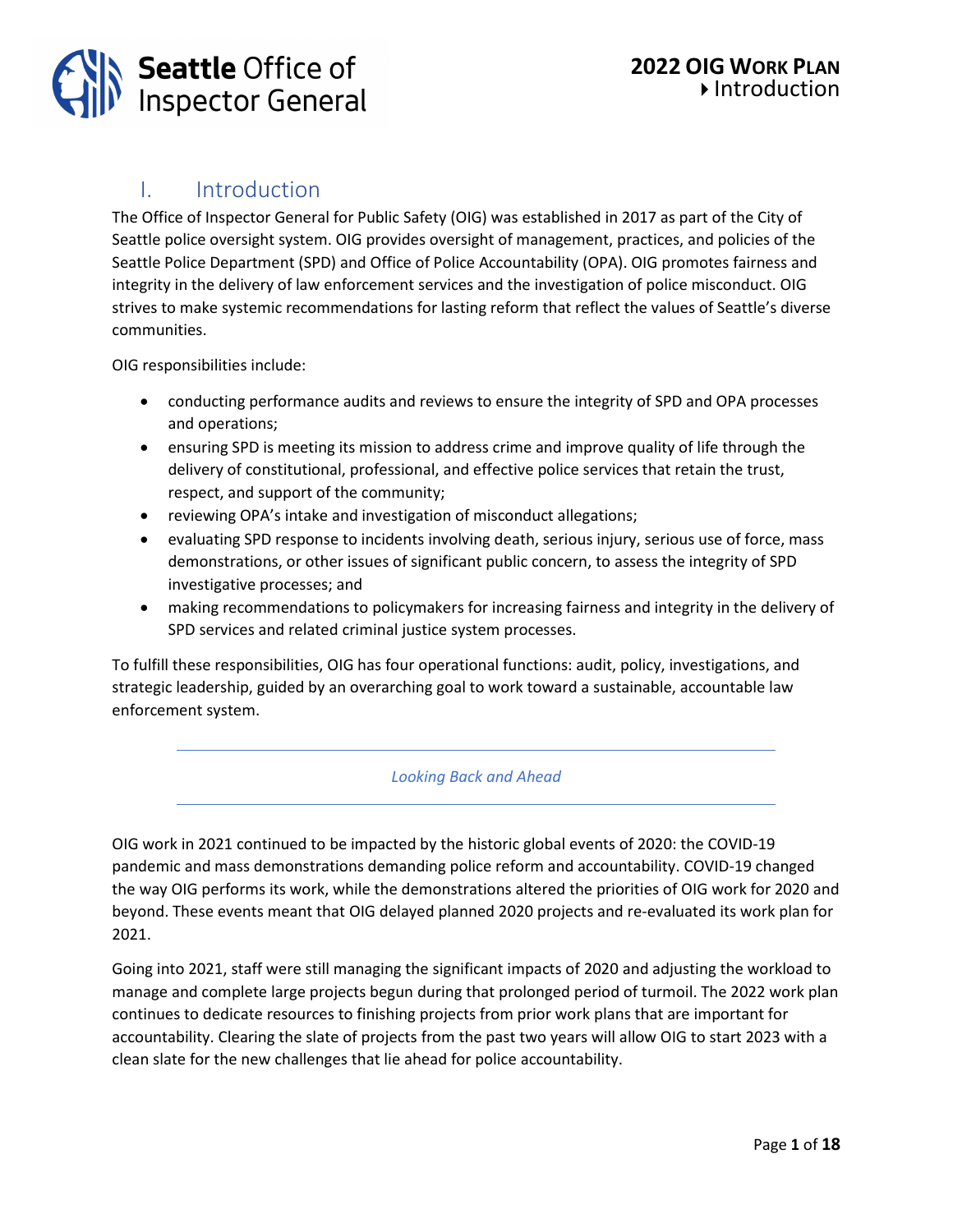

#### *Project Prioritization*

OIG uses a risk management approach for project selection. This increases the effectiveness of OIG resources and focuses efforts on issues with greater impact on the City and its residents. Risk assessment has two components: potential impact and likelihood of the impact occurring. OIG prioritizes issues with risks that have a high potential impact and a high likelihood of occurrence.

In the OIG assessment process, high-impact risks include, but are not limited to, those involving racial disparity, potential loss of life, damage to public trust, or weakening of accountability systems or major reforms. Likelihood is evaluated through a variety of factors, including past incidents and the strength of any preventative or mitigating systems.

OIG considers information from a wide variety of sources, such as:

- systemic issues identified by OIG staff during ongoing work;
- input from community members;
- referrals or work plan requests from stakeholders;
- consent decree-related and regulatory requirements;
- best practice trends, reports, or activities in the field of accountability, both within the City and in other jurisdictions; and
- current events and news media.

With so many sources of salient potential topics and limited OIG resources, OIG strategically balances project selection to better achieve work plan commitments. Any projects added during the year will undergo strategic consideration of need versus impact on ability to complete existing projects.

#### *Emerging Issues*

This work plan preserves necessary space for emerging issues impacting accountability that arise during the year. That space is critical to allow OIG to devote resources to unplanned significant issues, while also leaving sufficient resources to complete the planned body of work with minimal disruptions.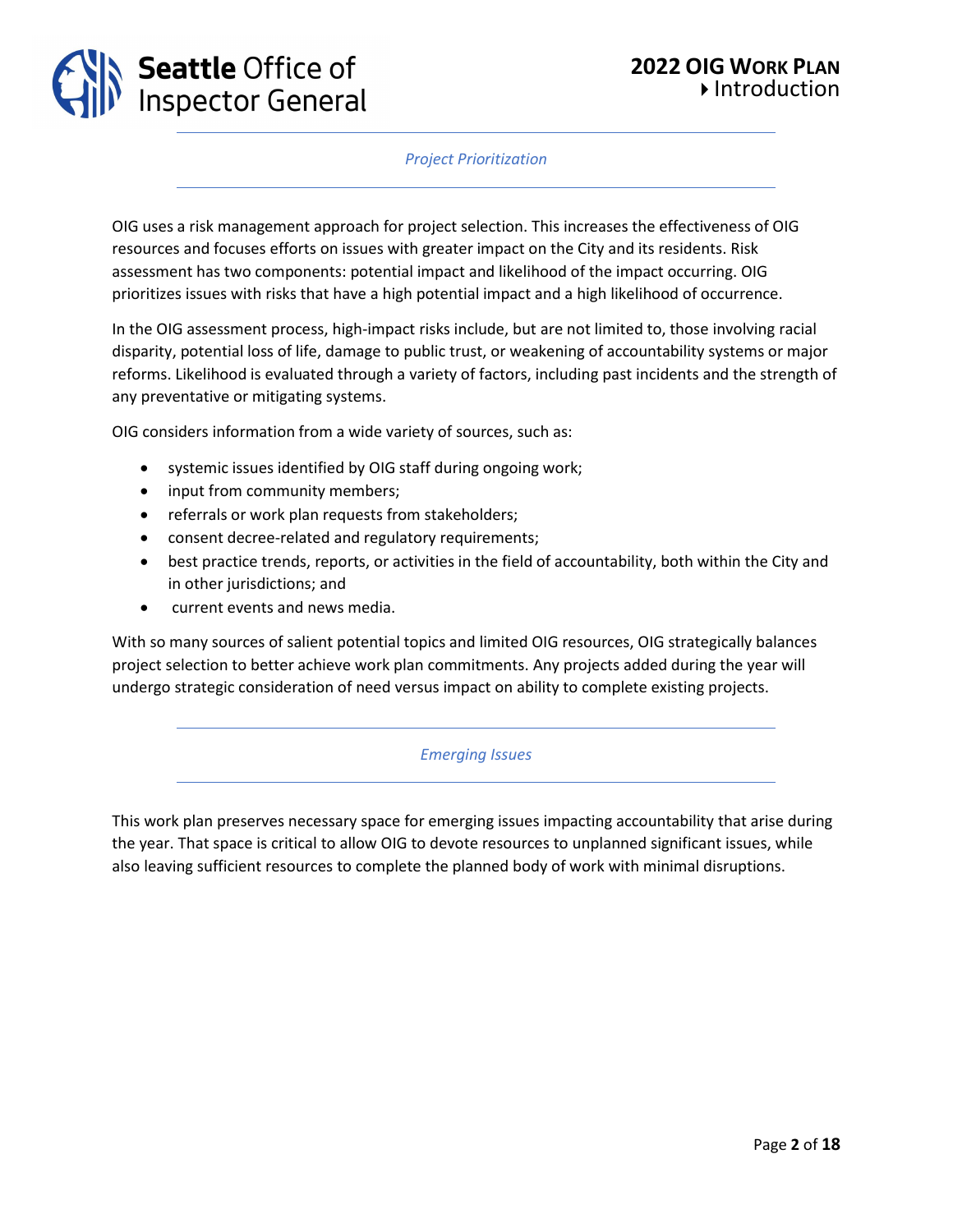

## II. Audits

This section of the work plan describes OIG audit work performed in accordance with the Generally Accepted Government Auditing Standards (GAGAS)<sup>1</sup> and other "non-audit projects." Non-audit projects are not subject to the strict standards of GAGAS and are used when the analysis of the topic or request is best approached with a less formal and time/resource intensive process. Examples include alert letters, highlighting emergent issues, or a -summaries of best practices. However, these non-audit projects are still subject to rigorous standards of criteria selection, evidence review, and quality control. Selection of audits also depends upon available resources, given expected resource needs for a project.

*Audit Team Projects*

## Ongoing Projects

## Audit of Mutual Aid

OIG is conducting an audit of SPD operations and actions when the agency engages with other law enforcement agencies pursuant to task force and mutual aid agreements to assess SPD compliance with policy. OIG expanded the scope of this audit to include an assessment of interactions with mutual aid entities during the 2020 mass demonstrations.

#### Non-Audit Report on High-Risk Persons-in-Crisis SPD Responses

OIG is finalizing work on this non-audit report about SPD responses to high-risk persons-in-crisis calls, particularly those where the subject is armed.

## Recurring Projects

## Review of Collection of Information for Law Enforcement Purposes

Pursuant to SMC 14.12.330, OIG determines whether SPD is complying with Chapter 14.12 regarding the collection of private sexual information and other restricted information, including religious and political affiliation. This work is done on an on-going basis. The follow-up review to the original OIG audit of Chapter 14.12 will determine whether SPD implemented prior OIG recommendations.

#### Audit Follow-Up Reporting

OIG will examine how best to report on recommendation follow-ups on its website and identify a schedule for follow-up of its existing audits. This is related to the OIG 2021 Work Plan request by Public Safety Chair Herbold for a public dashboard of the status of OIG recommendations.

<sup>1</sup> Promulgated by the U.S. Government Accountability Office.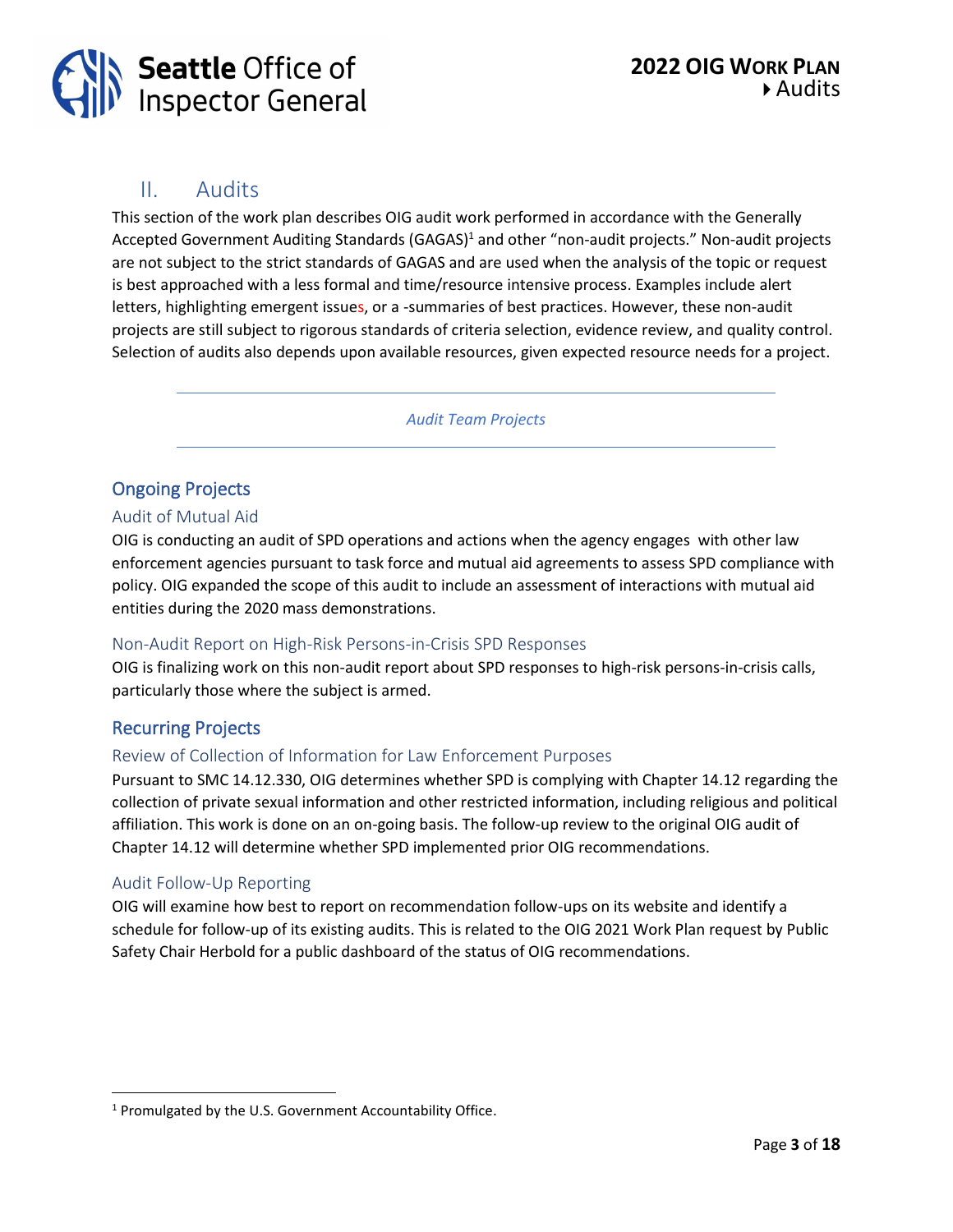

## 2022 Performance Audits and Reviews

## Youth Rights Ordinance

OIG will undertake a work request from Councilmember Herbold to review SPD compliance with the Mi'Chance Dunlap-Gittens' Youth Rights Ordinance. See Inter-Agency Requests below.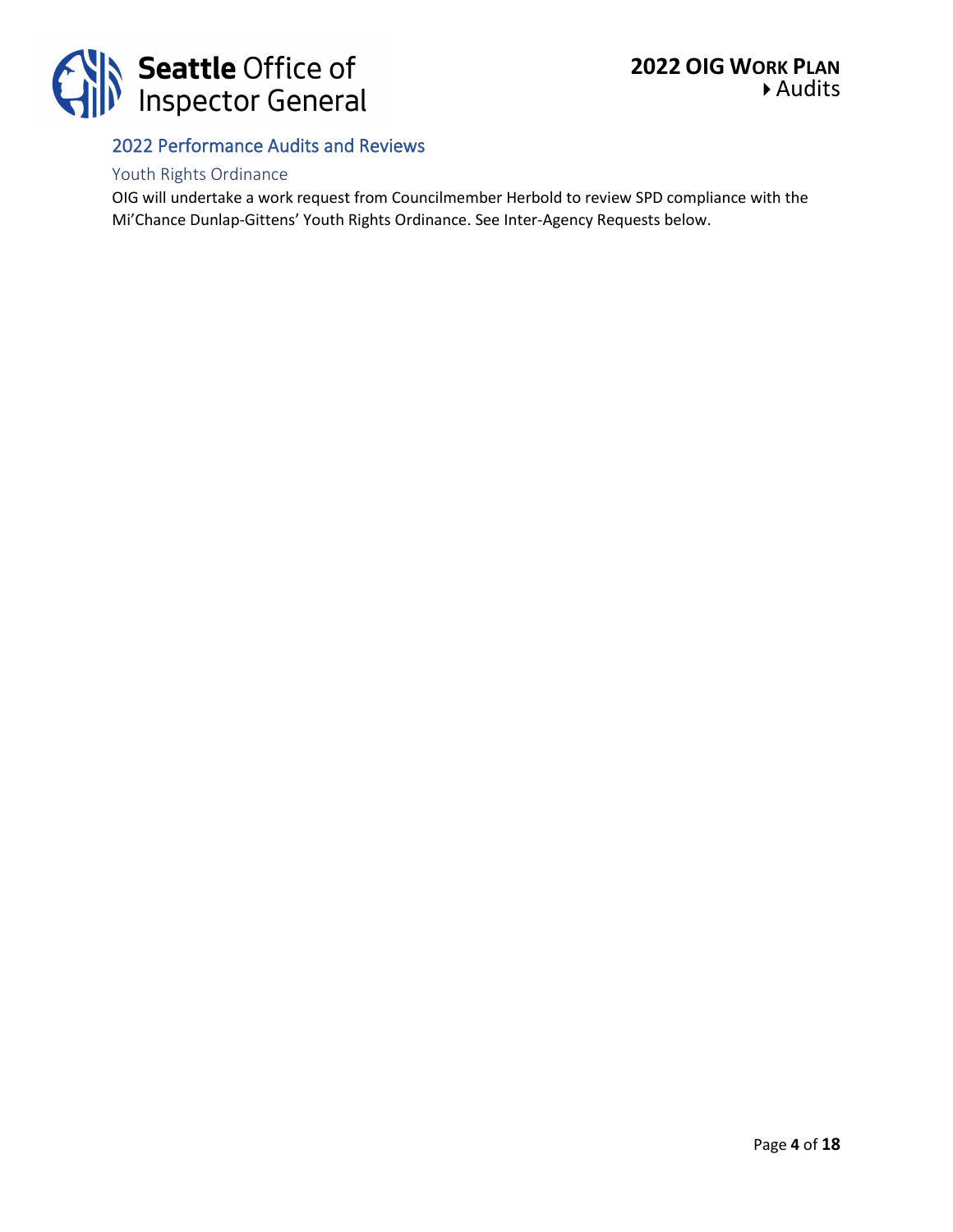

## III. Surveillance Work

Pursuant to Section 14.18.060 of the Seattle Municipal Code (SMC), OIG annually reviews SPD use of surveillance technology and department compliance with SMC Chapter 14.18 by September for the technologies of the previous year.

*First-Year Implementation*

There are presently eight technologies that have been approved, and are required to be included in the review, including two with additional requested analysis.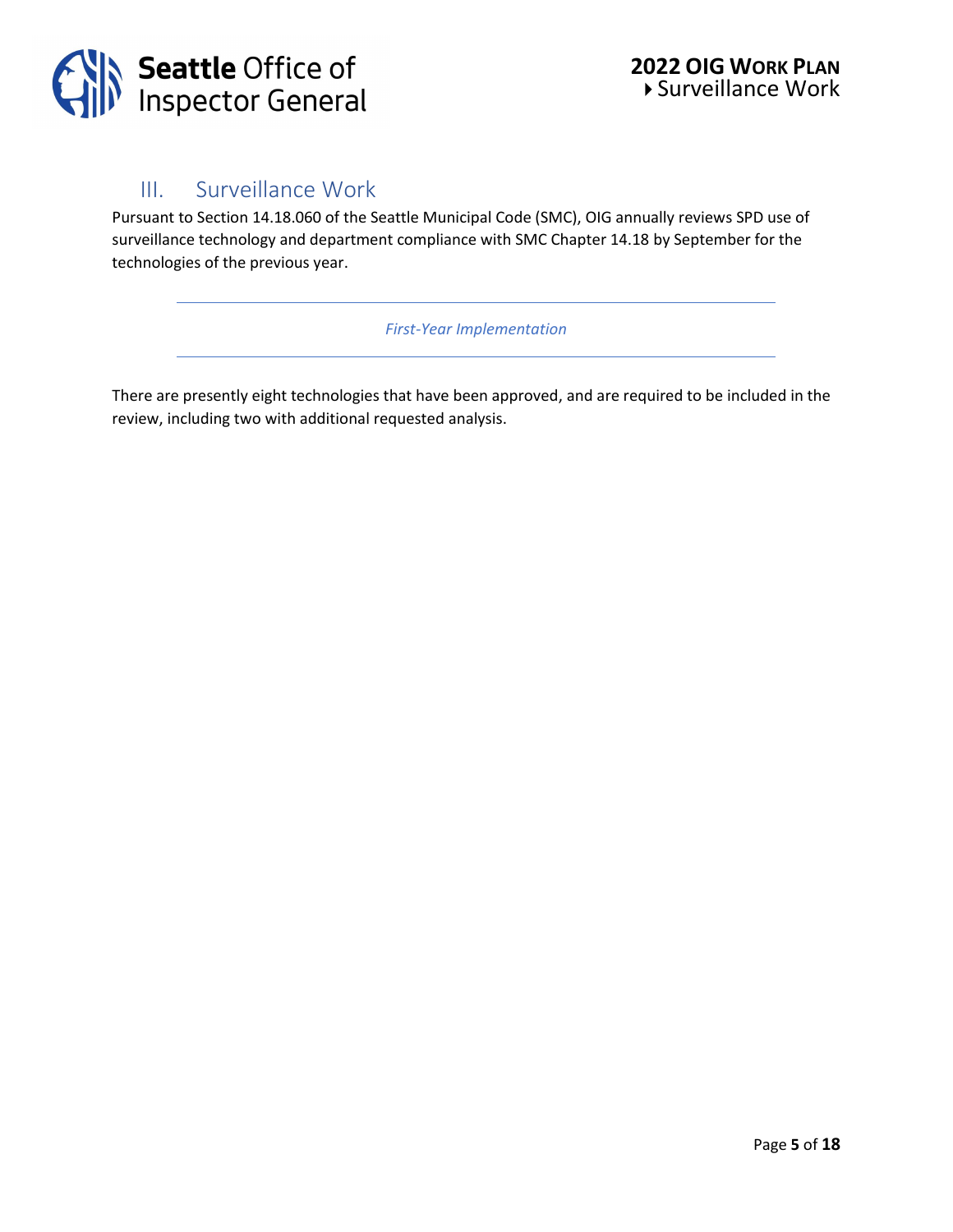## IV. Policy

OIG policy work utilizes a data-driven approach to increase the organizational effectiveness and efficiency of the public safety and accountability system, with a focus on projects that impact community trust and support racial justice and diversity. OIG utilizes statistical, analytical, and processmapping expertise to support and inform our work.

## *Policy Projects*

## Ongoing Projects

## Sentinel Event Review

A sentinel event is a significant negative outcome, such as a death or serious injury, that acts as a signal that problems exist within a system. A sentinel event review seeks to determine root causes of the negative event in order to prevent its recurrence. In 2019 OIG began a community-centered Sentinel Event Review (SER) of 2020 mass demonstrations in Seattle. OIG is conducting SERs on five waves of critical protest incidents; the -inaugural report covering the first wave was released in July 2021. OIG is also working with an international expert consultant on crowd psychology to further inform our understanding of the events of 2020, and approaches for improved crowd management in a separate report.

## Minor Traffic Stops Workgroup

In May 2021, the IG sent a letter to Police Chief Diaz inviting SPD to collaborate in exploring alternatives to traffic enforcement in ways that do not involve in-person stops for minor violations.<sup>2</sup> A stakeholder workgroup was formed and data gathering commenced in mid-2021. The goal of this effort is to identify and implement alternatives to minor traffic stops that support racial equity (by reducing opportunities for racial disparity in traffic stops as has been discussed nationwide).

## Recurring Projects

## State Legislative Agenda

OIG issues recommendations on the City's State Legislative Agenda (SLA) each year.<sup>3</sup> OIG's priorities are determined by assessing themes seen in OIG work throughout the year that signal areas where greater strides may be made to improve the systems of policing through legislative efforts. OIG recommendations are also supported by considering laws, practices, and stakeholder concerns, locally and nationally.

<sup>2</sup> <http://www.seattle.gov/Documents/Departments/OIG/Other/OIGDiazLetterMinorTrafficOffenses051821.pdf>

<sup>&</sup>lt;sup>3</sup> This project is mandated by Ordinance 125315.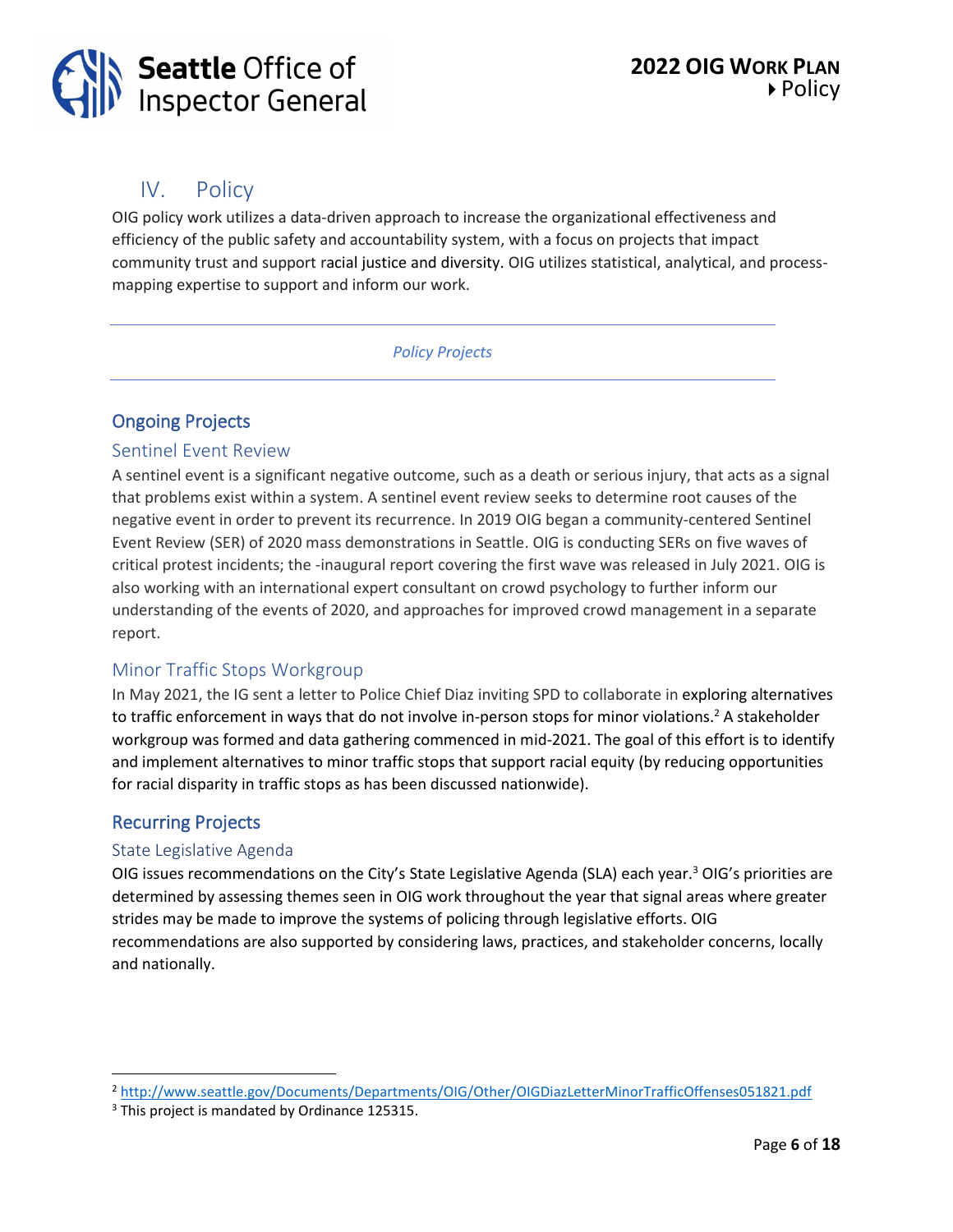

## Trends in Inquests, Claims and Lawsuits

OIG annually reports data on inquests, claims, and lawsuits alleging police misconduct. <sup>4</sup> OIG worked with city agencies to identify data sources, partnerships, and methods to collect and analyze relevant data. Such data provide an opportunity for future trend analysis.

## OPA Sworn and Civilian Staff Study

OIG is charged with annually examining the impact of OPA's civilianization efforts on OPA processes and outcomes for complaint investigation.<sup>5</sup> A cross-jurisdictional review and analysis is in progress to determine the impact of civilianization within OPA.

<sup>4</sup> This project is required by Ordinance 125315.

<sup>5</sup> This work is required by Ordinance 125315.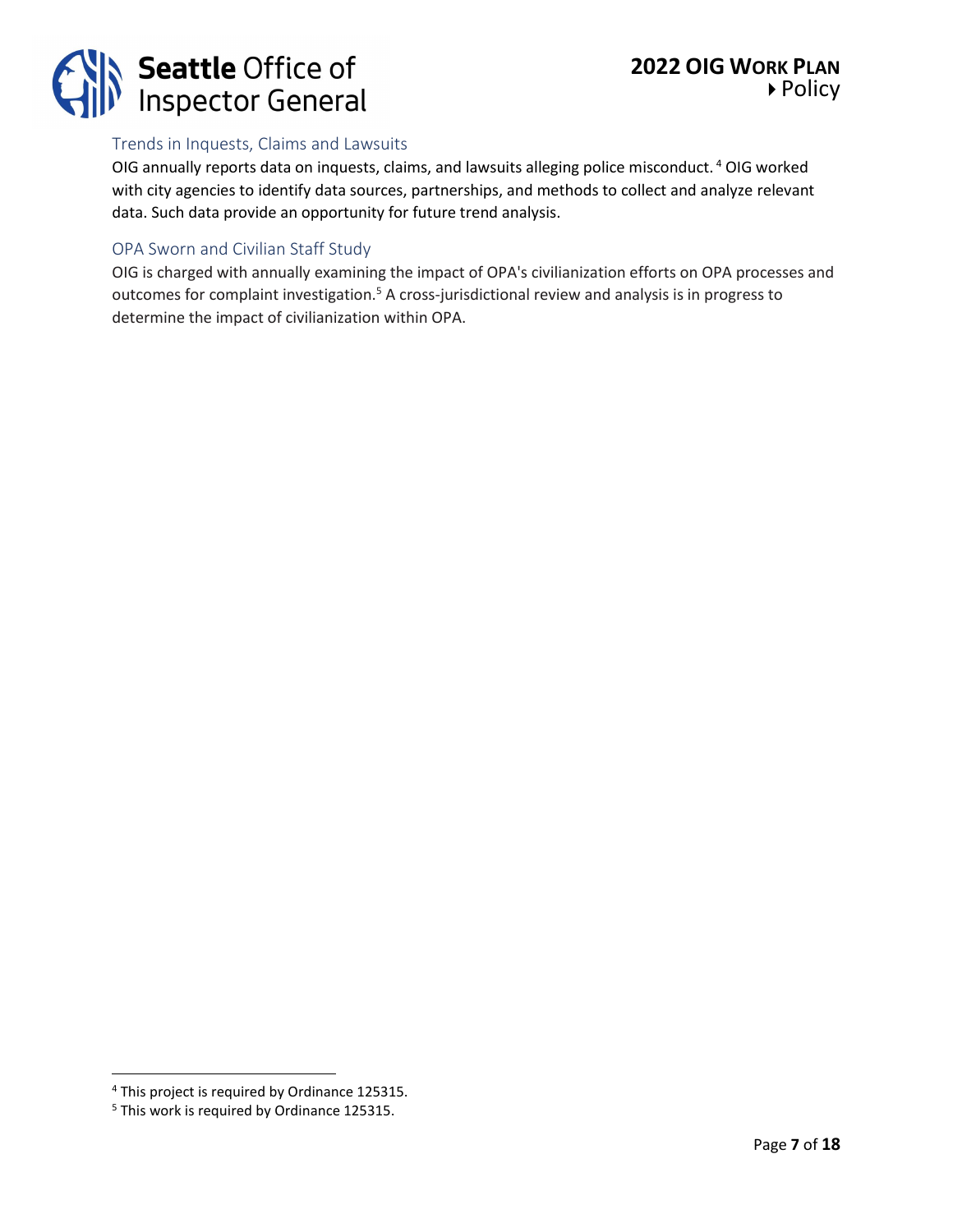

## **2022 OIG WORK PLAN** Investigations and OPA Review

## V. Investigations and OPA Review

With both OIG and OPA being civilian-led, OIG acts as a double safeguard in the system to ensure investigations are conducted properly and -that the OPA Director is provided the necessary information to reach fair findings of fact and issue recommendations for discipline. In that capacity, OIG reviews completed OPA investigations and certifies whether they are timely, thorough, and objective. On a quarterly basis, OIG reviews OPA decisions about classifying a complaint for full investigation; OIG also assesses the appropriateness of the allegations to ensure no allegations have been missed. OIG is charged with reviewing OPA and SPD for systemic issues of concern.<sup>6</sup>

*OPA Review Work*

## Recurring Work

## Case Certification and Classification Review

OIG conducts individual reviews of completed OPA investigations and quarterly sampling of classification decisions. Classification review has an added focus on cases OPA has referred to the SPD chain of command to address.

## Programmatic Reviews

OIG assesses OPA programs that offer alternative responses to addressing complaints. In 2022, OIG will refine and document its processes for regular review of OPA programs.

- Unsubstantiated misconduct screenings a program to screen allegations of serious misconduct that are learned of during an internal Chain of Command review that can be clearly refuted by the evidence.
- Bias reviews closed out by OPA Bias reviews are one of two primary methods by which biased based policing allegations against SPD are resolved (the second method are complaints filed directly with OPA). All bias reviews completed by supervisors in the field are submitted to OPA for final review before being closed out.
- Mediation OPA may offer mediation to Complainants and Named Employees to resolve disagreements, particularly those involving possible miscommunication or misperception, with the guidance of a neutral third party. When accepted by both parties, mediation is the final resolution of the case.
- Rapid adjudication Rapid adjudication is available in certain circumstances for employees who acknowledge their behavior was inconsistent with policy and are willing to accept discipline without undergoing a full investigation by OPA. OPA submits cases to OIG for review prior to final classification.

 $6$  Work on systemic matters occurs on multiple fronts throughout OIG's audit, policy, and OPA case review functions.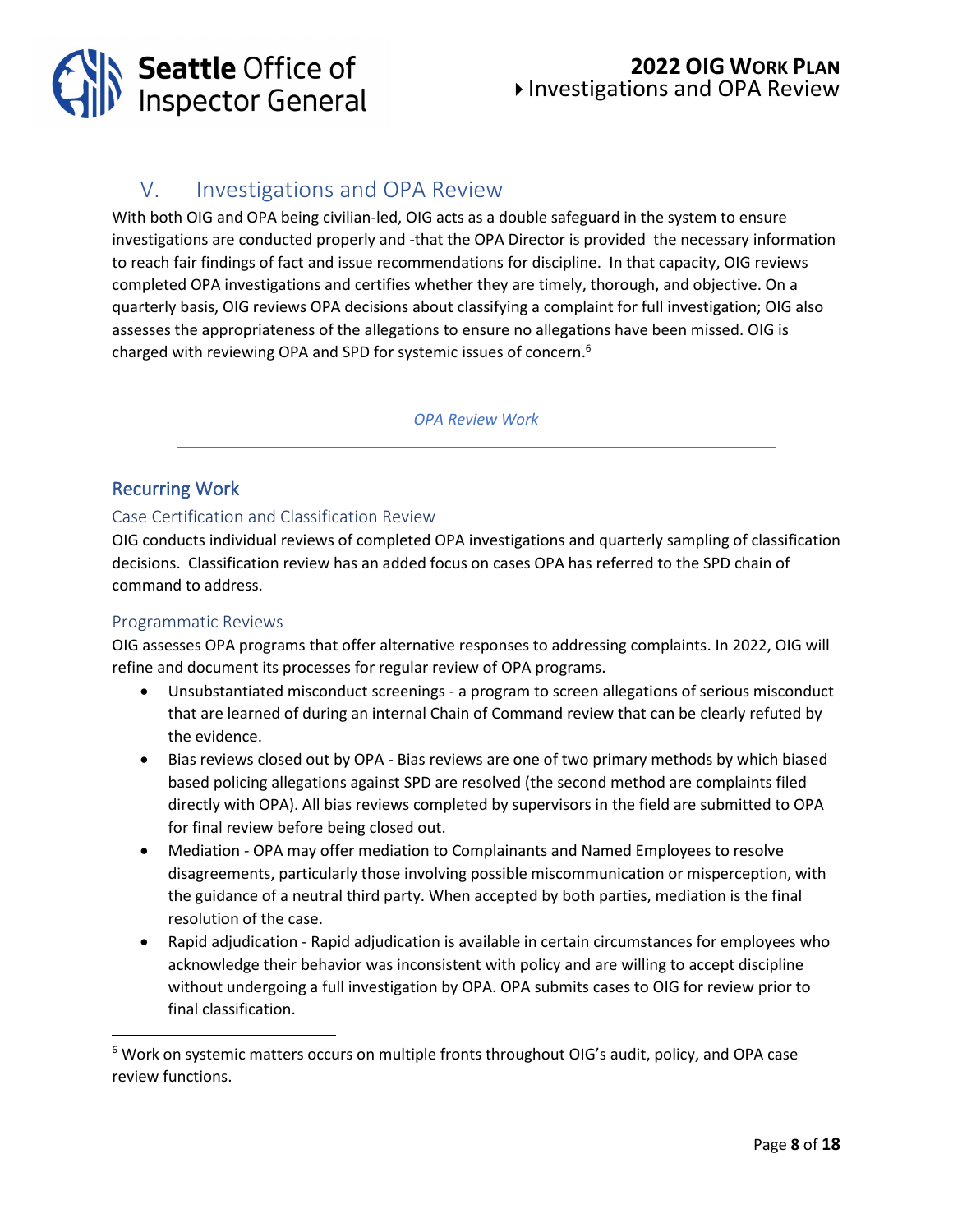

## **2022 OIG WORK PLAN** Investigations and OPA Review

• Management Action Recommendations – As one potential case outcome, OPA may issue recommendations for systemic policy or training improvements when the OPA Director identifies a potential deficiency.

## 2022 Projects

#### Bias Complaint Investigation Process Alternative

In 2021, Councilmember Herbold requested work to determine whether the OPA investigation process might benefit from a Biased-Policing Review Team of community members. OIG is conducting a descriptive analysis of the handling of bias allegations against SPD officers and a benchmarking analysis of other jurisdictions.

#### OIG Case Management System

OIG is developing an internal database for case reviews, along with a dashboard for case tracking.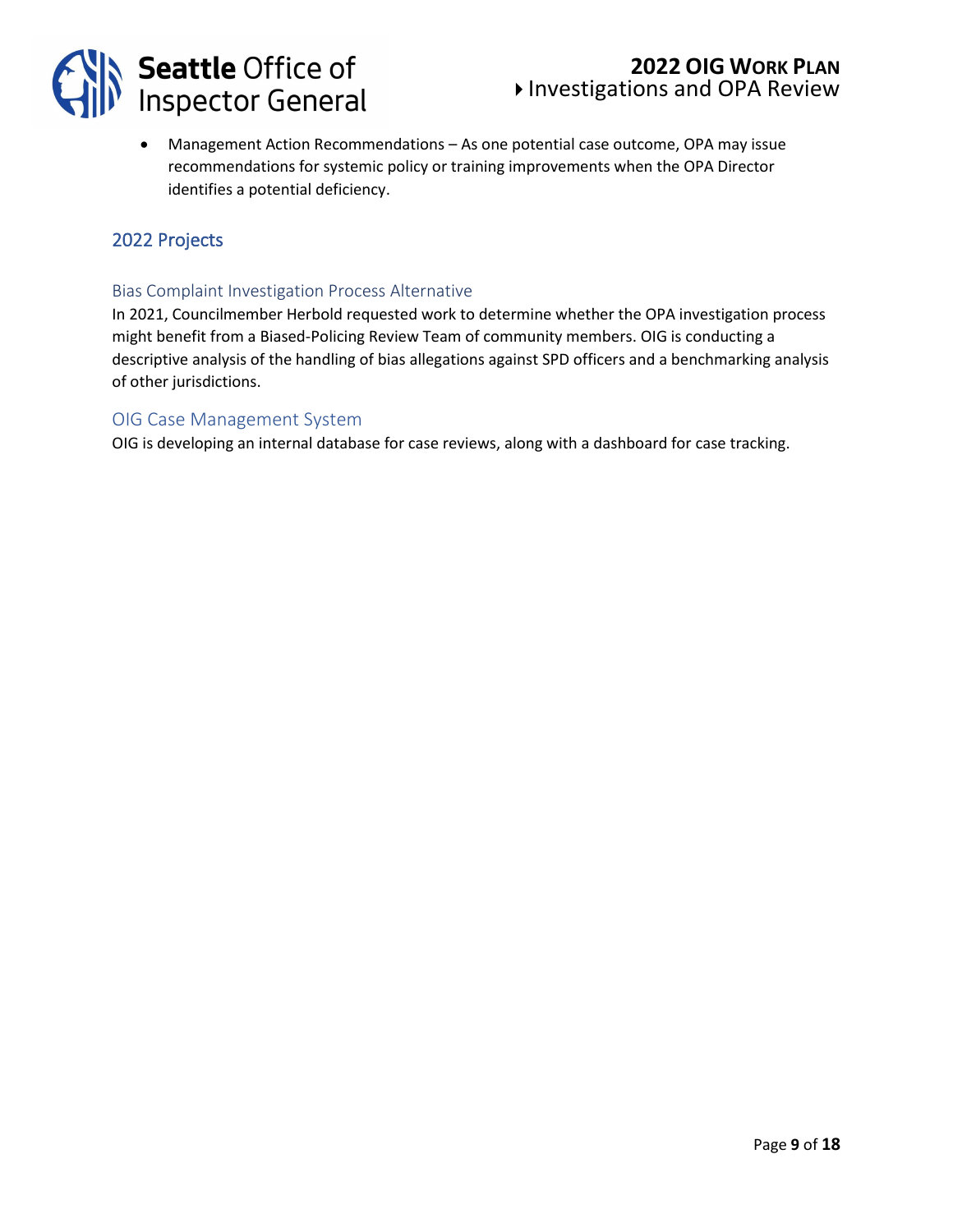

## VI. Strategic Leadership, Outreach, and Partnerships

Strategic work is performed by the Inspector General to further the goals of OIG, represent the expertise of OIG in stakeholder activities, and participate in Consent Decree sustainability efforts in preparation for the future OIG sustainment role. The IG conducts outreach to inform community about OIG work, and develops partnerships with community and other stakeholders to ensure that OIG work products are relevant and reflect public concern.

The IG or a designee responds to officer-involved shooting (OIS) scenes, certain significant use of force scene investigations, and is present at the SPD Force Review Board that meets on a weekly basis to review significant uses of force.

Work product requirements for OIG include production of an annual report, annual work plan, annual mid-year report, and ongoing public disclosure request responses. Additionally, the IG produces memoranda throughout the year on emerging issues identified as matters of immediate concern by OIG, at the request of Councilmembers, the Mayor, or in response to a request for independent technical assistance.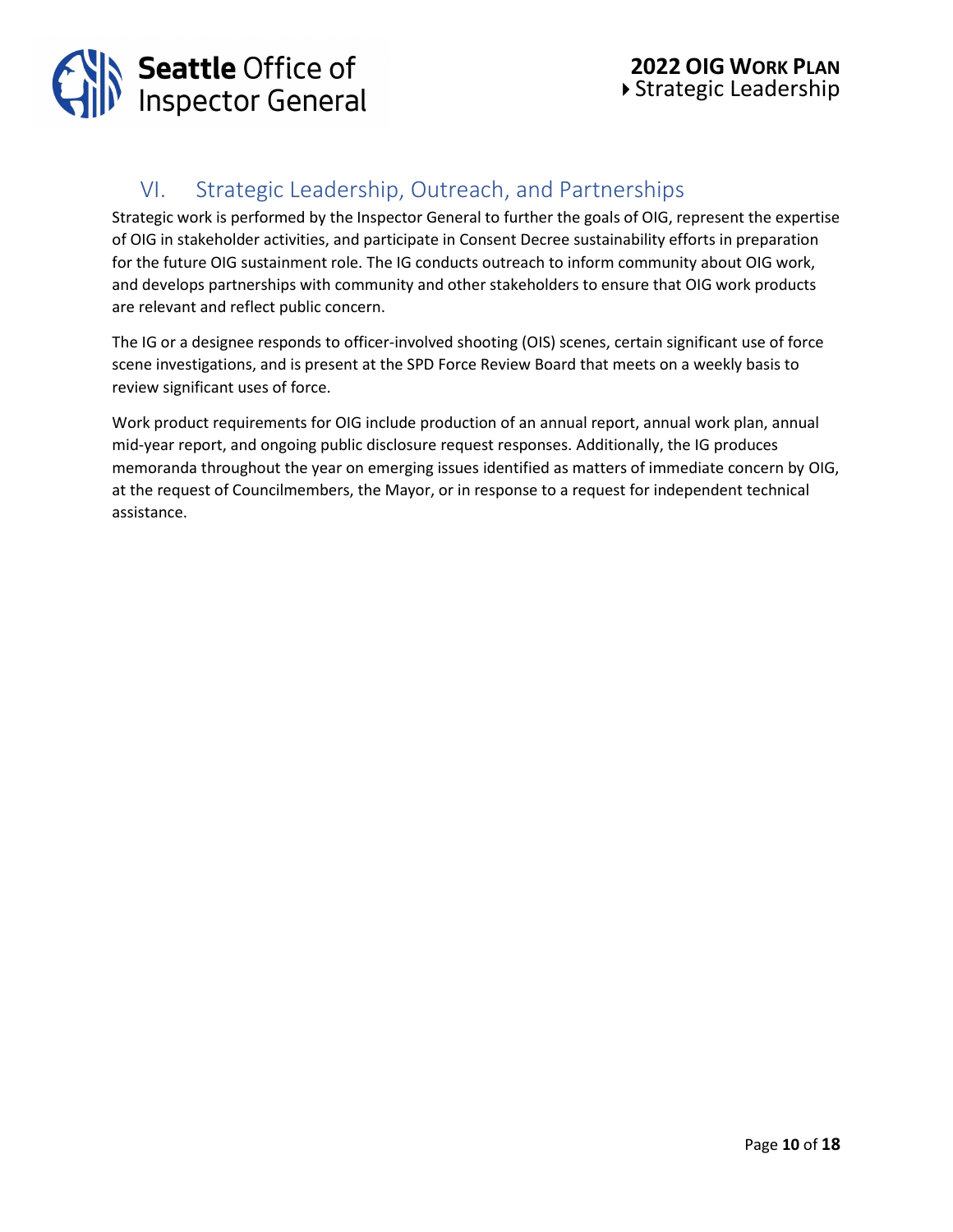

## VII. Horizon Project Areas

Horizon topics arise from existing work and the same sources of systemic issues that inform OIG risk assessment and strategic planning for its annual work plan. These are generally projects that, but for staffing limitations, OIG would otherwise add to its work plan. It may include projects that were previously on the OIG work plan which were discontinued due to resource constraints but remain a priority for review.

*Horizon Audit and Review Areas*

## Overtime and Personnel Management

The ability to reliably track and report on SPD employee hours, including the assignment and fulfillment of overtime hours, is crucial to ensuring public dollars are spent efficiently and appropriately. Use of overtime and personnel management emerged as risk areas through the OIG sentinel event review and discipline audit, as well as public concern over high wages paid to SPD personnel without adequate documentation.

## SPD Contracting and Purchasing

Appropriate use of City funds, particularly on items of major monetary value or related to critical areas such as training, is intrinsically connected to SPD's ability to provide transparent, efficient, effective public safety to the community. Prior OIG projects have encountered potential issues with the accuracy and completeness of SPD contract records.

#### Planned Audit(s) in Response to Sentinel Event Review

The community-led Sentinel Event Review work may lead to one or more audits as a by-product of the review, in areas such as use of force, crowd management and force review.

#### 911 Call Center Transition

Previously, CPC requested work related to the 911 Call Center. The City will need to be clear on its system for effective oversight of 911 now that it is outside of SPD. OIG may examine issues around the transition. Other issues of interest and community concern in this category include call assignment, response times, response protocols, crisis and equity training, and disparate impact analysis.

#### SPD Response to Hate Crimes

With hate crimes on the rise in 2020, this area remains ripe for review and of immediate community concern. CPC has expressed interest in an audit of SPD response to hate crimes, including review of potential bias in investigations and interviews of hate crime victims*.* The City Auditor issued a two-part review of hate crime response in 2017 and 2019. OIG will continue to review and assess opportunities for improved police response to hate crimes in collaboration with the City Auditor's Office and other partners.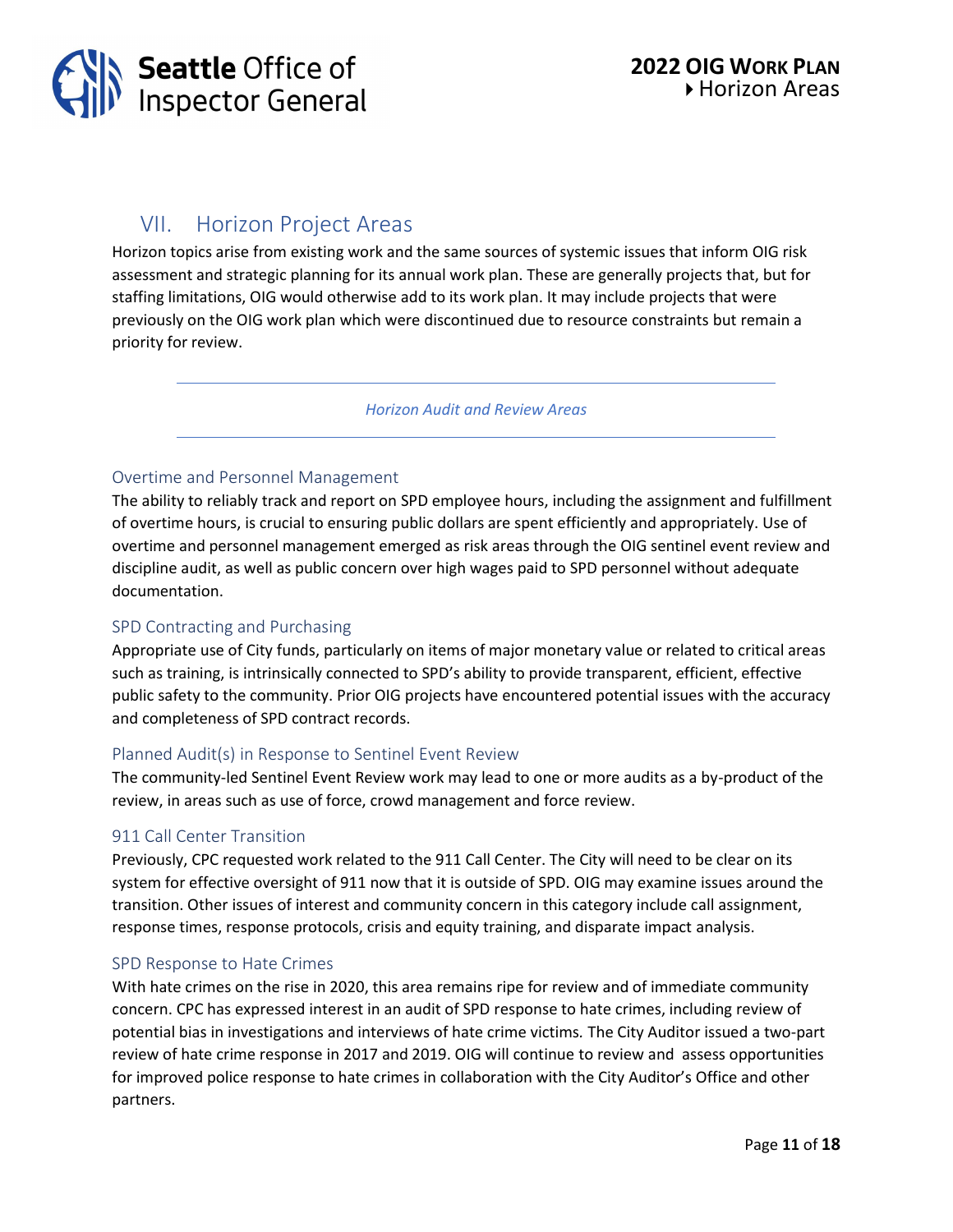

*Horizon Policy Areas*

#### Mapping Use of Force

Previously, OIG created a detailed process map of the SPD disciplinary system.<sup>7</sup> That map is part of OIG efforts to provide transparency to the public about SPD operations. It also created a starting foundation for the 2021 OIG audit of the SPD disciplinary system.<sup>8</sup> A visual mapping of the Use of Force (UoF) incident handling process, checks and balances, and decision-making steps would provide similar transparency and utility for investigation and review of force, beginning with when an incident is reported through to force administrative review.

#### Data Collaborations

OIG collaborates with police accountability system partners (CPC, OPA, and SPD) to standardize and provide access to data used by SPD, OPA and OIG for its analysis. The SPD Data Analytics Platform (DAP) is a data warehouse drawing from multiple systems of record within SPD. In 2020, OIG worked closely with OPA and SPD to produce standardized fields for more transparent and efficient case trend analysis – an endeavor that previously has required labor intensive manual counting due to OPA case management system limitations. There are many opportunities for the development of meaningful data dashboards in DAP that can increase oversight ability and efficiency.

<sup>8</sup>[http://www.seattle.gov/Documents/Departments/OIG/Audits/AuditofDisciplinarySystemforSPDSwornPersonnel.](http://www.seattle.gov/Documents/Departments/OIG/Audits/AuditofDisciplinarySystemforSPDSwornPersonnel.pdf) [pdf](http://www.seattle.gov/Documents/Departments/OIG/Audits/AuditofDisciplinarySystemforSPDSwornPersonnel.pdf)

<sup>7</sup> <http://www.seattle.gov/oig/policy/spd-disciplinary-process-roadmap>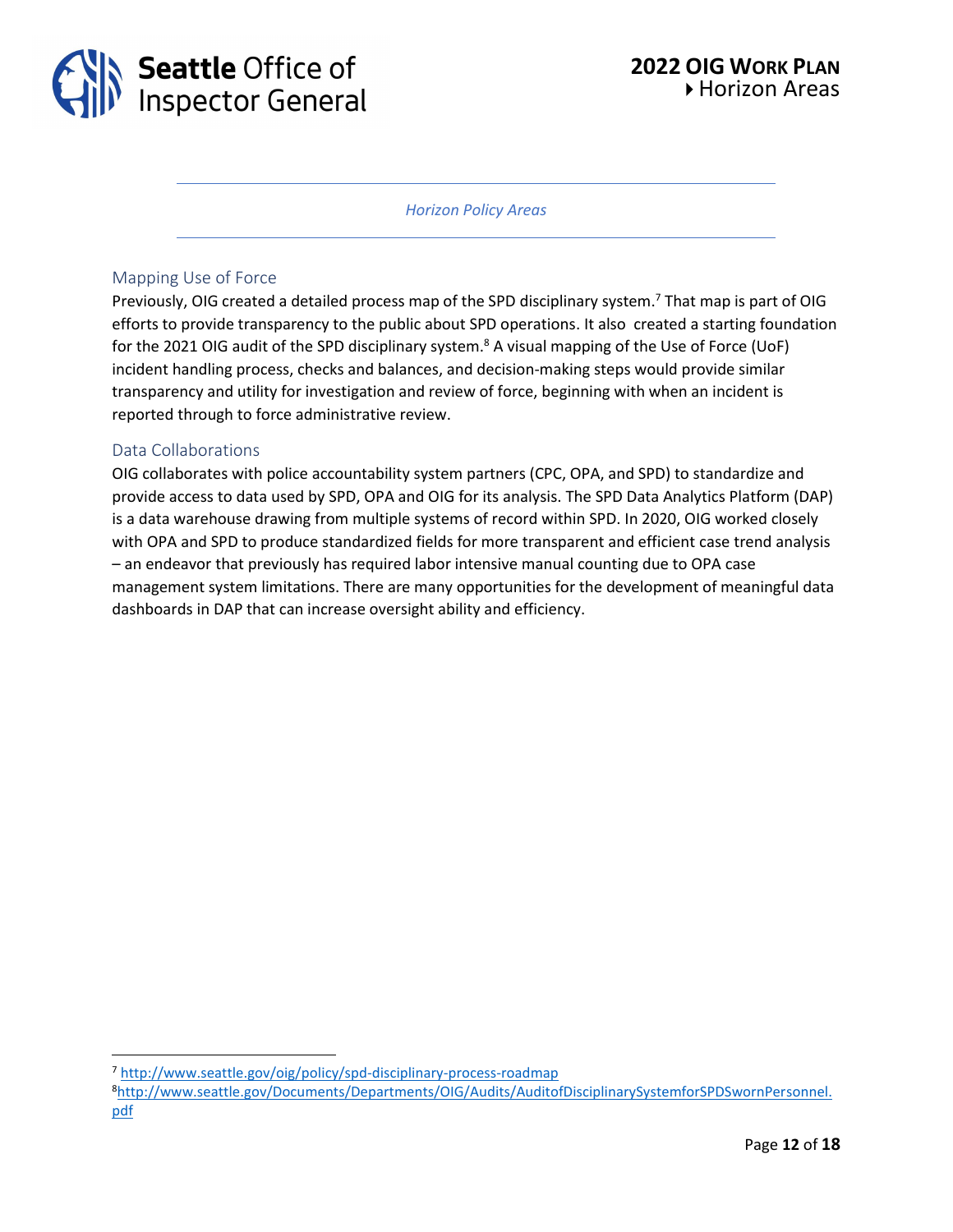

## VIII. Inter-Agency Requests

OIG requests input from stakeholders when establishing the annual work plan. OIG responses to such requests fall into the following categories:

- 1. **Accept**  OIG will undertake a project on the topic in the current year;
- 2. **Assess**  OIG will take a preliminary assessment of the subject and evaluate it as a potential future project;
- 3. **Defer**  OIG recognizes that the topic is appropriate for OIG oversight, but reasons exist why it is not feasible to perform in the current year, e.g., availability of sufficient data, OIG resource constraints, etc.
- 4. **Decline/Refer to Other Agency** OIG will refer to this work to a more appropriate agency, with reason given.

## Council Requests

## 1. [Accept] Audit/Review/Collaboration of Youth Rights

Public Safety Chair Herbold has requested OIG to review SPD's implementation of and compliance with the Mi'Chance Dunlap-Gittens' Youth Rights Ordinance. The Mi'Chance Dunlap-Gittens' Youth Rights Ordinance prohibits law enforcement officers from questioning youths aged 18 or younger, in circumstances where a Miranda warning is administered, until a lawyer at King County Department of Public Defense explains Miranda Rights to the young person in question. The ordinance also prohibits law enforcement from requesting consent from a youth to conduct a person, property, or vehicle search, unless that young person has spoken with the Department of Public Defense and has chosen to waive their rights.<sup>9</sup> This was also requested by CPC for the OIG 2021 work plan. The ordinance passed in August 2020, so sufficient data should be available to examine this request.

## Community Police Commission Requests

For many of the below requests, CPC expressed willingness to collaborate with OIG in 2022. OIG appreciates that the numerous requests, many of high concern to community, illustrate the breadth of issues in police oversight to address with limited resources. With requests far outpacing resources, OIG will continue to work with CPC in 2022 to identify opportunities for further collaboration in the requested areas. Some of the topics below are touched on in work already in progress throughout the City.

## 1. Review or Audit 911 Dispatch Center—Assess

CPC requests a review of topics related to the 911 Dispatch Center. These include how calls are classified and assigned, what the reported race and ethnicity were in call types involving a "suspect" or "suspicious person," response times, response protocols, and what crisis and equity

<sup>9</sup> https://council.seattle.gov/2020/08/17/council-passes-michance-dunlap-gittens-youth-rights-ordinance/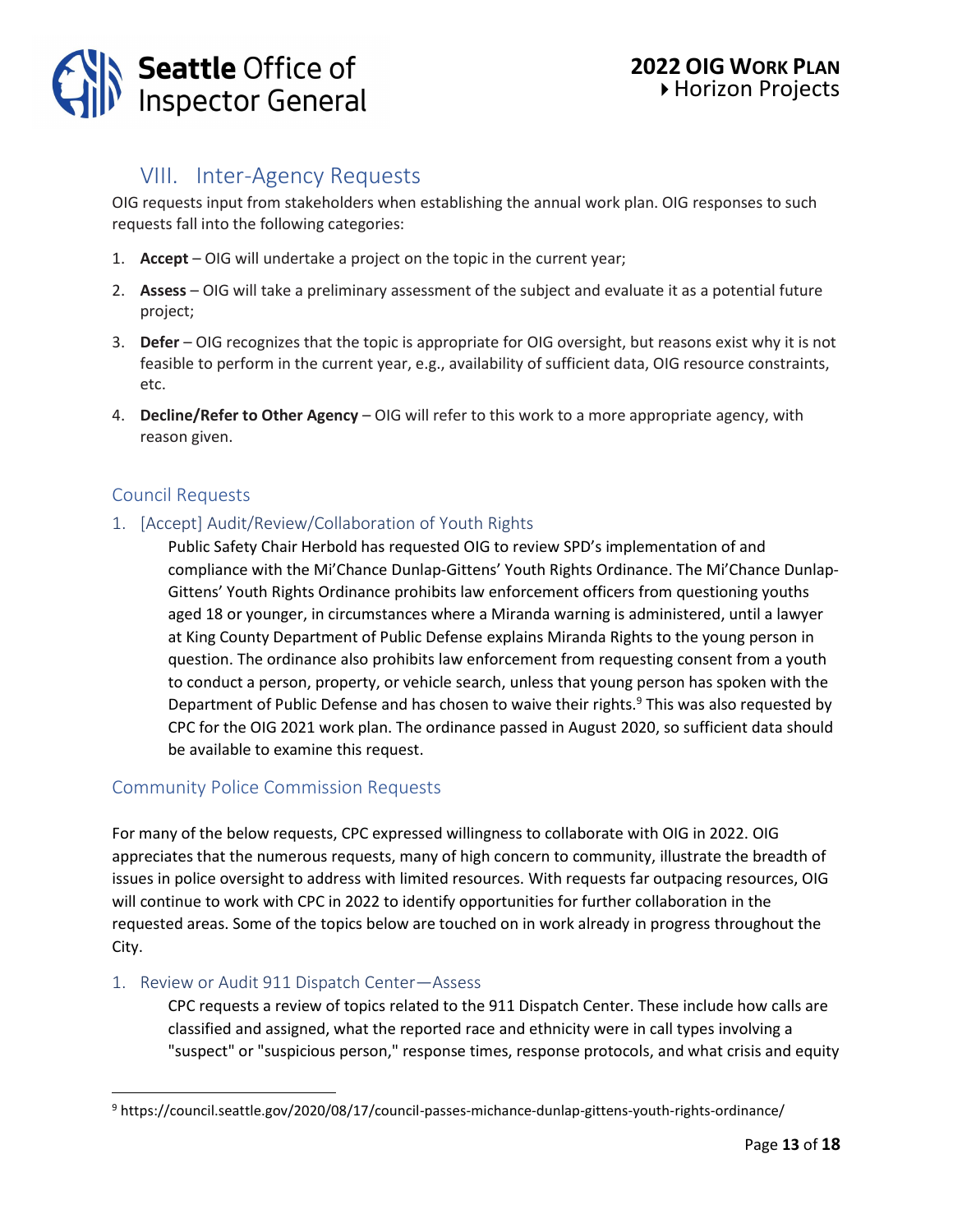# **Seattle Office of<br>Inspector General**

training is provided to employees. CPC also requests that OIG complete a disparate impact analysis as well as an analysis of how moving 911 dispatch out of the department impacts the ordinance, consent decree, and work conducted by the accountability partners and their ability to receive data, if at all. CPC previously made a similar request for inclusion in the 2019 work plan.

*OIG Response: Migration of the 911 center is included on OIG's list of horizon projects. Call assignment, response times, response protocols, crisis and equity training, and disparate impact analysis will be added to that topic in recognition of CPC's highlighted areas of community concern.*

## 2. SPD Body-Worn Video (Audit Request)—Deferred

CPC requests an audit focused on the drafted policy and if officers are activating their cameras appropriately. If there is a randomized review process for supervisors, that could be reviewed as well.

*OIG Response: As new BWV policies are implemented, OIG will monitor compliance through OPA case review and issues raised at the Force Review Board. OIG will reconsider the priority of this request relative to other work plan items if issues emerge from monitoring in 2022.*

## 3. Assess Disparity in Police Stops—Accept [Ongoing]

CPC requests OIG to provide recent data for 2021 and share data from 2020 that highlights findings on disparity in stops. This should be an ongoing study conducted through OIG.

*OIG Response: OIG shares CPC's interest in the ongoing assessment of disparity in police stops. This has been a requirement for SPD under the Consent Decree. OIG will continue to participate as one of the accountability partners, including lending technical expertise to disparity discussions and analysis. Disparity in stops is also part of ongoing stakeholder work regarding minor traffic stops commenced by OIG in 2021. Because this topic intersects with other existing work projects and an SPD dashboard is pending, OIG is not adding a specific separate item to its work plan at this time, but welcomes the opportunity to discuss opportunities for additional analysis with CPC and the other Consent Decree partners throughout 2022.*

## 4. Follow Up on OIG and CPC Recommendations—Accept

CPC requests that OIG follow up on recommendations made in its 2021 reports and the recommendations CPC made by the CPC to OIG in the previous year. The request includes updates on the status of recommendations not yet implemented (as seen in CPC's recommendation tracker, PART).

*OIG Response: OIG agrees with CPC on the need to follow up on recommendations from OIG audits. It is standard audit procedure to do so, but staff resource limitations have hampered the ability to conduct regular follow-ups. In recognition of this need, the development of a public reporting system for audit recommendation follow-up has been identified in this year's work plan.*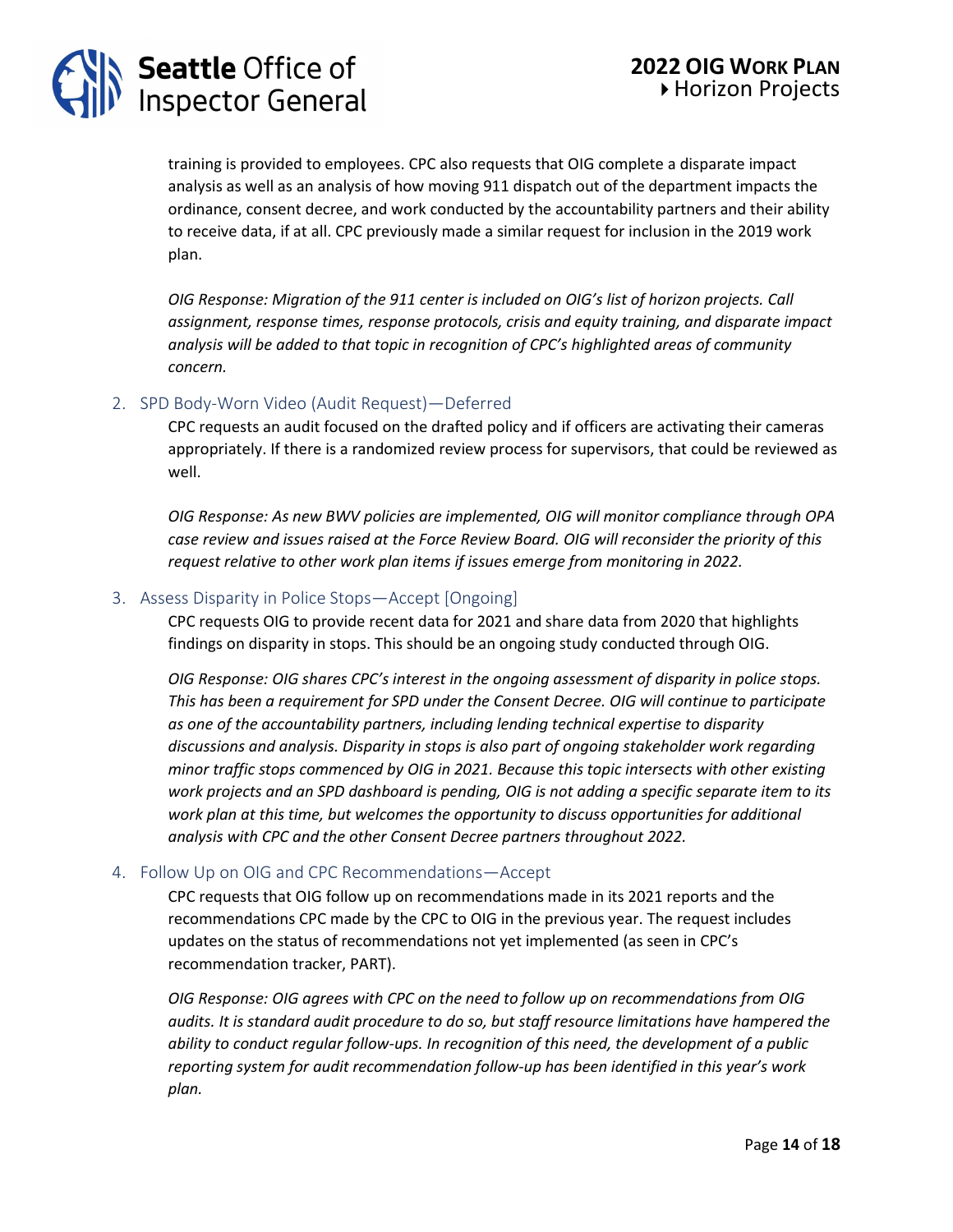## 5. Evaluate SPD Response to Hate Crime Reports—Assess

CPC requests a status report of the current hate crimes reports. CPC requests OIG initiate a continuing audit of hate crimes and department response to hate crimes. This should also include review of potential bias in investigations and interviews of hate crime victims.

*OIG Response: OIG concurs with the CPC's identification of hate crimes as a priority area, with the rise of hate crimes nationally as noted in media and FBI statistics – including a 73 percent rise in anti-Asian hate crimes from 2019 to 2020, <sup>10</sup> and the recent assault on CPC Co-Chair Rev. Walden. The City Auditor previously issued a Review of Hate Crime Prevention, Response, and Reporting in Seattle in 2017 and 2019. <sup>11</sup> In 2022, OIG will continue to offer its technical expertise to City efforts in addressing hate crimes and extremism. Due to staffing limitations, OIG will place this item on its list of horizon projects and discuss with the City Auditor about potential partnership in this area.*

## 6. Evaluate White Supremacy in SPD—Assess

CPC requests an evaluation of the rate of white supremacy in the ranks of SPD, how SPD is ensuring candidates are being screened to eliminate bias, and how current SPD personnel are being screened or re-screened to eliminate bias and acts of hate.

*OIG Response: Work is presently ongoing by the Office of the Employee Ombud in this area. OIG provides technical expertise in collaborative discussions as needed and will assess its role in these efforts related to SPD as the project unfolds.*

## 7. Continued Efforts on Effective Interviewing—Deferred [Partially completed]

CPC requests that OIG continue to work with CPC and SPD to bring training on effective interviewing techniques and relevant policy changes to SPD, OPA, and OIG. CPC also requests that OIG conduct ongoing audits or review of SPD interviewing practices in the future.

*OIG Response: Since the fall of 2018, OIG has worked to bring an international expert to Seattle to develop a customized training on effective interviewing based on best practices, in collaboration with the other accountability partners and SPD. Early work included discussions with the Washington Innocence Project and Innocent Project New York due to the nexus between bad interviewing practices and false confessions. In 2020, OIG implemented a training program for OPA, OIG, and SPD Force Investigations Team staff which was converted to a virtual training after the advent of COVID-19. Since then, SPD has begun work on a program for a larger segment of its police force. As that program is deployed, OIG will assess opportunities for future evaluation, sustainability, and improvement.* 

<sup>10</sup> [https://www.nbcnews.com/news/asian-america/anti-asian-hate-crimes-rose-73-last-year-updated-fbi-data](https://www.nbcnews.com/news/asian-america/anti-asian-hate-crimes-rose-73-last-year-updated-fbi-data-says-rcna3741)[says-rcna3741](https://www.nbcnews.com/news/asian-america/anti-asian-hate-crimes-rose-73-last-year-updated-fbi-data-says-rcna3741)

<sup>11</sup>[http://www.seattle.gov/Documents/Departments/CityAuditor/auditreports/Hate%20Crime%20Final%20092017](http://www.seattle.gov/Documents/Departments/CityAuditor/auditreports/Hate%20Crime%20Final%20092017v2.pdf) [v2.pdf;](http://www.seattle.gov/Documents/Departments/CityAuditor/auditreports/Hate%20Crime%20Final%20092017v2.pdf) [http://www.seattle.gov/Documents/Departments/CityAuditor/auditreports/2017-](http://www.seattle.gov/Documents/Departments/CityAuditor/auditreports/2017-09%20Hate%20Crimes%20Ph2_Final.pdf) [09%20Hate%20Crimes%20Ph2\\_Final.pdf](http://www.seattle.gov/Documents/Departments/CityAuditor/auditreports/2017-09%20Hate%20Crimes%20Ph2_Final.pdf)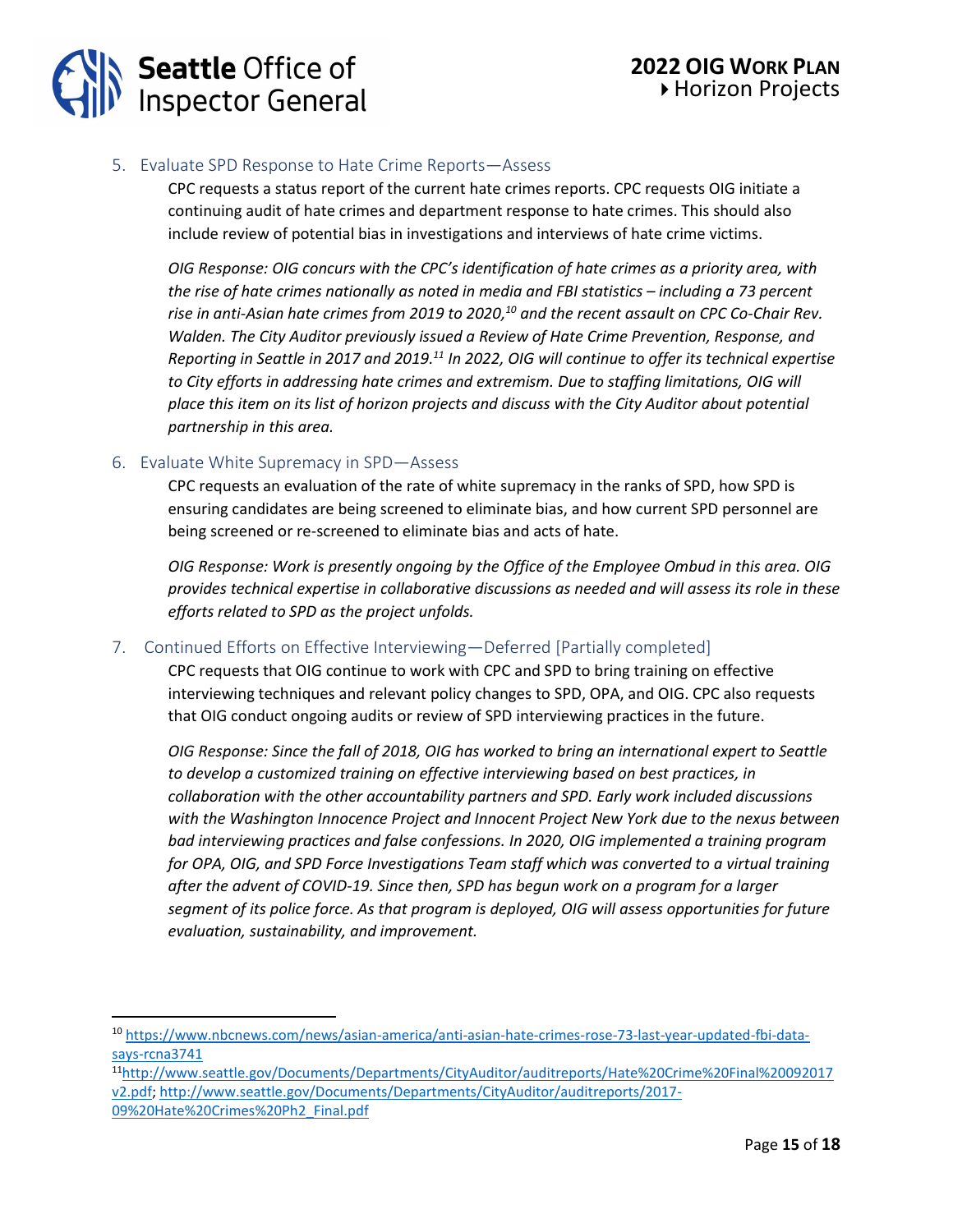## 8. Less-lethal Demonstrations—Declined/Referred to Other Agency

CPC requests a partnership with OIG to plan and share a live demonstration for community of SPD's less-lethal tools. CPC would like this to lead to an ongoing performance review of those less-lethal tools and tactics that would rate tool management, efficacy, and safety.

*OIG Response: SPD arranged less-lethal tool demonstrations for community and the accountability partners as the City was grappling with SPD use of less-lethal tools in mass demonstrations, including as part of OIG's sentinel event review of protest response. OIG believes that expanding these opportunities with community is a matter better suited to CPC working directly with SPD. OIG can continue discussions with CPC on possible future work within OIG's purview.*

## 9. Officer Wellness Survey— Declined/Referred to Other Agency [Ongoing]

CPC requests OIG to conduct an ongoing Officer Wellness survey that evaluates officer wellness and the correlation between officer wellness and de-escalation efforts.

*OIG Response: Officer wellness was part of the recommendations arising out of the OIG sentinel event review of police protest response. SPD has a wellness unit that is already surveying officers, and it is better positioned to perform any ongoing assessment. However, as illustrated by the sentinel event review, OIG remains attuned in the course of its work to the impacts and implications of officer wellness in ongoing OIG projects.*

## 10. Review OPA Complaint Handling—Accept [Ongoing]

CPC requests that OIG conduct ongoing reviews and issue a report on the thoroughness, fairness, consistency, and timeliness of OPA complaint handling for cases that are not investigated by OPA. For example, these include cases that result in supervisor action, mediation, and rapid adjudication.

*OIG Response: Since 2020, OIG has engaged in significant efforts to increase staffing for its investigations unit that reviews OPA work. In 2022, staffing resources will be more closely*  aligned with the heavy workload for the first time. The 2022 work plan reflects that OIG will *return to quarterly reporting in mid-2022 as new staff are trained. In the meantime, OIG continues to report on these areas as part of its annual report.*

## 11. Improve SPD Disciplinary Process—Assess

CPC requests that OIG collaborate with SPD to improve its disciplinary process. Specifically, CPC would like OIG to determine what process is in place to ensure officers are not repeat offenders regarding misconduct and officer-involved shootings. CPC would like OIG to conduct an audit of officers involved in multiple shooting incidents to determine if there is a pattern in the cases that produce repeated involvement in using deadly force.

*OIG Response: OIG shares CPC's high prioritization of disciplinary process improvement; it has*  long been an item of concern to the federal court and to community predating the consent *decree. OIG has been engaged in a multi-year effort to address this issue, beginning with a 40-*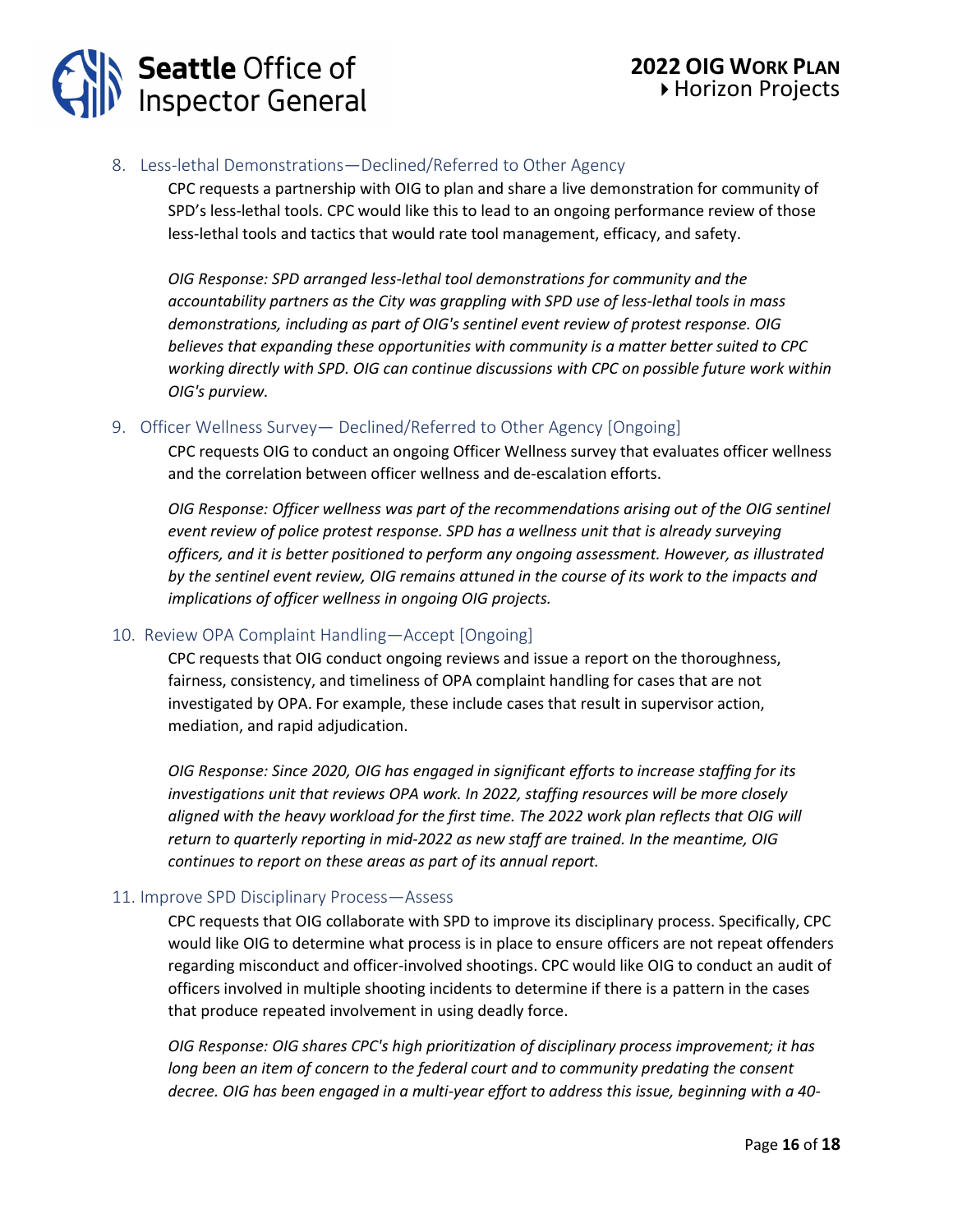## **Seattle Office of<br>Inspector General**

*page mapping of the SPD disciplinary process. From that starting point, OIG initiated a discipline audit that was published in November 2021. As OIG engages in follow up to its audit, OIG welcomes further discussion with CPC on areas of strong community interest.*

## 12. Retention and Recruitment Audit—Deferred

CPC requests an audit of SPD's recruitment and retention efforts to ascertain how the loss of officers impacts communities and the goals of policing in Seattle.

*OIG Response: OIG had retention on its 2020 work plan, but much of the work plan was disrupted by the major events of 2020. COVID-19 and protests in the aftermath of George Floyd's murder changed the public discourse around staffing and budgeting for SPD. After the effects become more settled in 2022, OIG can re-examine this issue.*

## 13. Sentinel Event Review—Assess

CPC requests that OIG conduct a sentinel event review of the Iosia Faletogo officer-involved shooting to identify avenues for preventing similar incidents, including changes to SPD policies and training to avoid the use of deadly force.

*OIG Response: Sentinel event review has been in the OIG work plan since the first filing in 2019. In the 2020 OIG work plan, OIG agreed with CPC that the tragic officer-involved death of Iosia Faletogo could be an important case for sentinel review. As initial work progressed on developing an approach for the review, the summer of 2020 police protests happened. The rolling incidents that occurred became the basis for a years-long sentinel event review that is still in progress. The methodology that was developed to keep the process community-centered includes a stakeholder planning group that helps to identify incidents for review. As OIG concludes its review of five waves of protest activity, OIG will bring the Faletogo case, as well as others involving persons in crisis, to the planning group for consideration as the next subject of review.*

## 14. Audit of SPD Supervision—Assess [Ongoing]

CPC requests that OIG conduct an audit of SPD supervision to evaluate consistency in supervisory duties and training across Seattle, and to examine accountability for supervisors, with particular focus on supervisory reporting and discipline in the field.

*OIG Response: OIG had supervision on its 2020 work plan, but much of the work plan was disrupted by the major events of 2020. Supervision is a recurring theme in the accountability ordinance, as supervision and mentoring play an important role in building a sustainable culture of accountability. Because supervision has so many aspects, OIG has instead incorporated elements of supervision into ongoing projects, such as the audit of the canine unit and the recently released discipline audit. As OIG engages in follow up to the discipline audit, OIG welcomes further discussion with CPC on supervision topics of interest to CPC and community.*